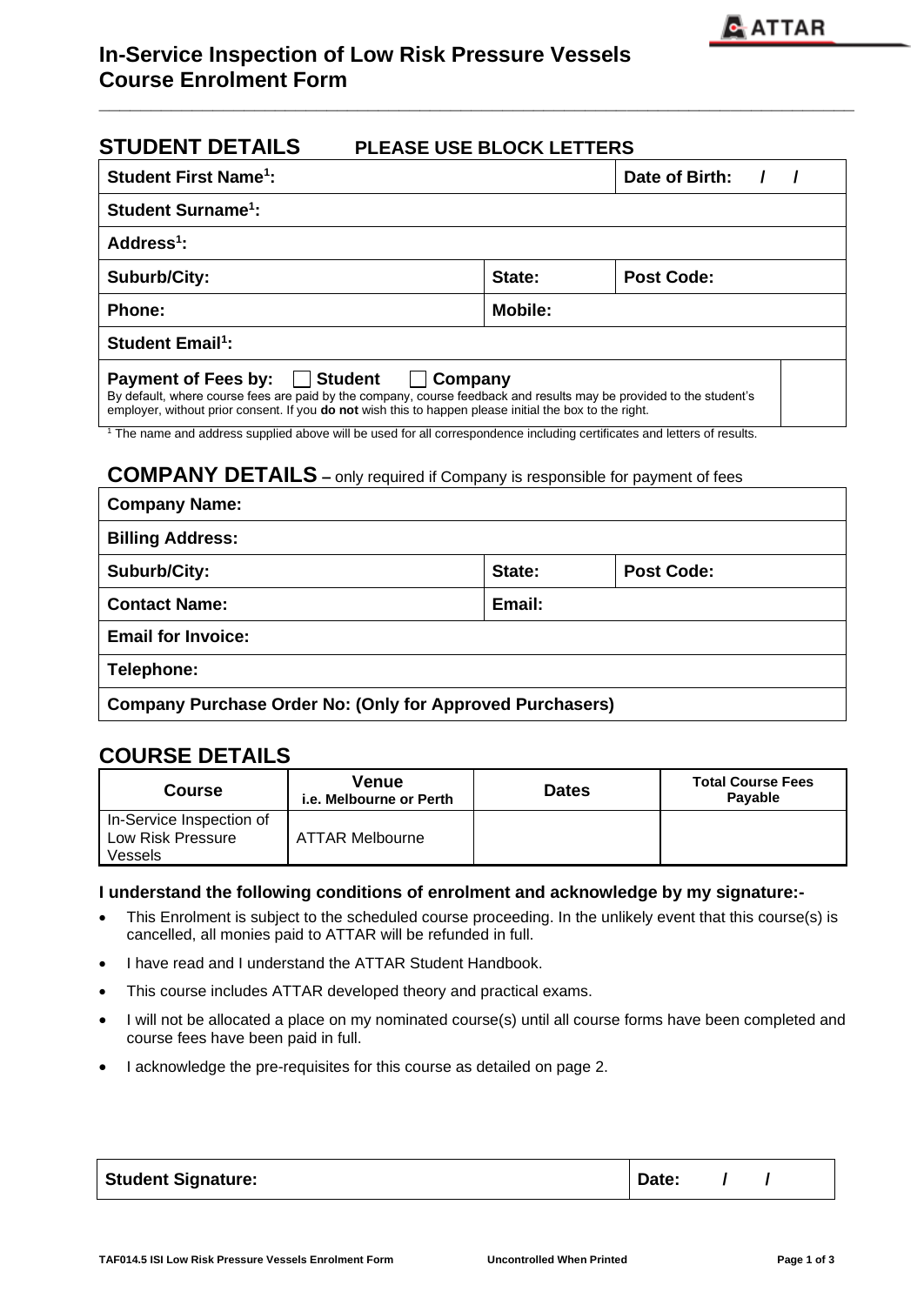

# **In-Service Inspection of Low Risk Pressure Vessels Course Enrolment Form**

| <b>Student name:</b> | Date of birth: |
|----------------------|----------------|
|----------------------|----------------|

**\_\_\_\_\_\_\_\_\_\_\_\_\_\_\_\_\_\_\_\_\_\_\_\_\_\_\_\_\_\_\_\_\_\_\_\_\_\_\_\_\_\_\_\_\_\_\_\_\_\_\_\_\_\_\_\_\_\_\_\_\_\_\_\_\_\_\_\_\_\_\_\_\_** 

## **PRE-REQUISITE INFORMATION**

It is recommended that attendees have the following prior knowledge to get the most out of this course:

- Language, Literacy & Numeracy
- Math Basic Math Skills including Algebra<br>• Materials Technology/Multisector
- Materials Technology/Multisector

### **EQUIPMENT**

You are required to supply a copy of AS/NZS 3788 – In service Inspection - Pressure Equipment Candidates are encouraged to provide their own Thickness Gauge.

ATTAR have a limited number of units available and these will be allocated based on enrolment order.

I **will** supply my own Thickness Gauge *(Please tick)*

#### **The Student listed above hereby declares that:**

- I understand the course pre-requisites listed above
- I understand this course includes ATTAR developed theory and practical exams.